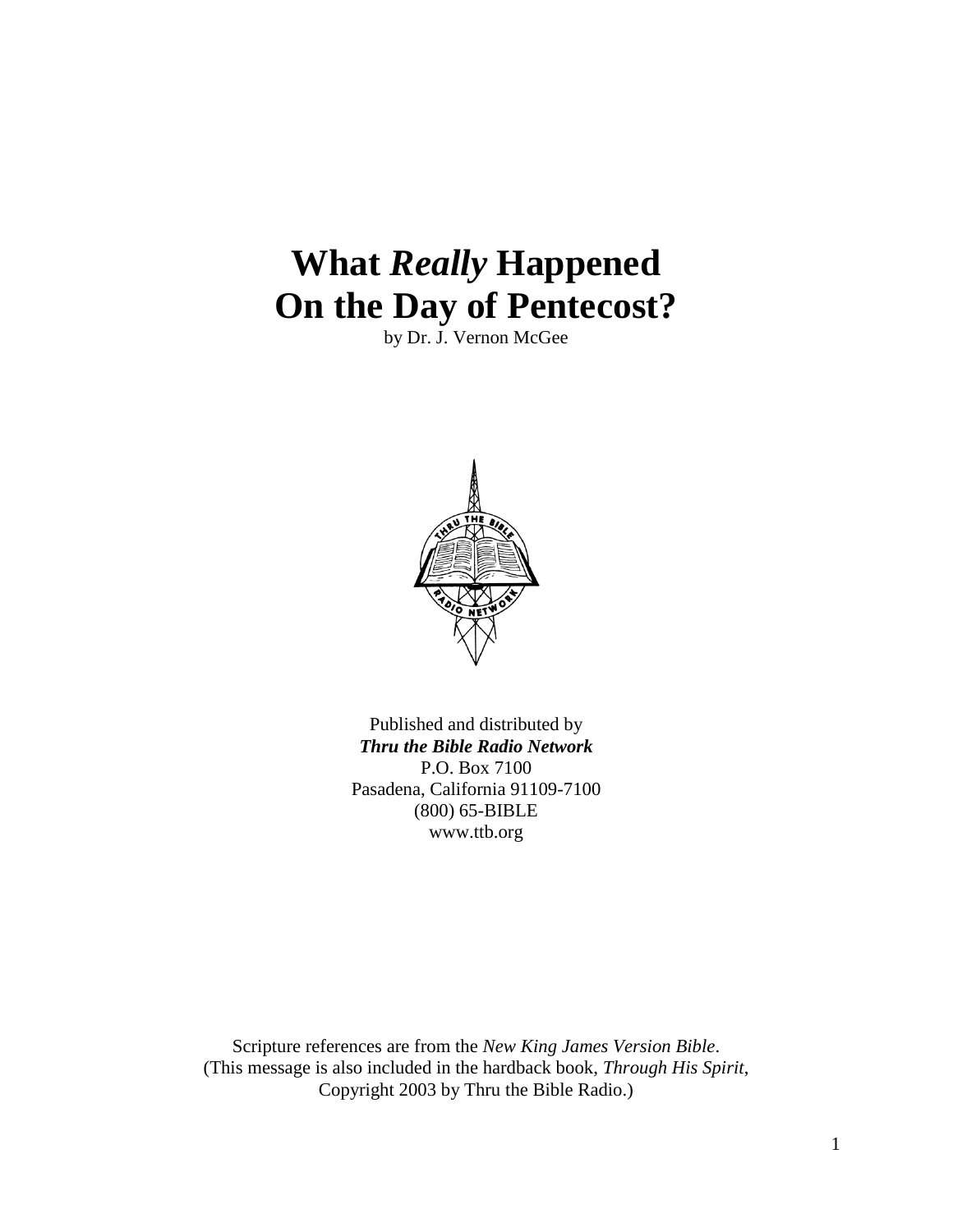There is a great confusion and diversification of opinions when it comes to discussing the events that took place on the Day of Pentecost. What exactly did happen? In order to get the correct answer, let us look very carefully at the only record we are given of what actually occurred on that day. It will be necessary for us to move back and see the preparation that was made for the Day of Pentecost, because in God"s plan and program, it was vitally important.

The Word of God is filled with paradoxes, and I believe we can gain a great deal of enlightenment on this particular subject by considering one of these seeming contradictions. Dr. Luke presented it when he was concluding his Gospel. He recorded these words of our Lord:

*Thus it is written, and thus it was necessary for the Christ to suffer and to rise from the dead the third day, and that repentance and remission of sins should be preached in His name to all nations, beginning at Jerusalem. And you are witnesses of these things.* (Luke 24:46-48)

Then Jesus went on to tell them that they were to go into all the world and preach the gospel. He said they would receive power after the Holy Spirit came upon them, and He even marked out the steps, beginning at Jerusalem.

But then in the Book of Acts, Dr. Luke recorded another command of our Lord, which certainly sounds like a contradiction:

# *And being assembled together with them,* [Jesus] *commanded them not to depart from Jerusalem, but to wait for the Promise of the Father, "which," He said, "you have heard from Me."* (Acts 1:4)

In one place He said, "You should go out, beginning at Jerusalem," then shortly after that He said, "Wait. Don't go!" What did He mean? Well, may I suggest that these men had the facts, but they were to wait. Why? They were to wait, of course, for *power*. And the two statements present, not a contradiction, but a paradox.

Perhaps an illustration of what a paradox is would be in order. I was recently involved in a very good example. A pastor was giving me directions on how to reach his church, where I was to speak. He told me, "You drive out the freeway and turn off at Reid Avenue." And then he said, "You go right to go left."

I shook my head and said, "Come again?"

He said, "You have to go right in order to go left."

"Well," I said, "if we're going to go left, let's go left. Let's not fool with this right business."

He explained patiently, "You can't turn left because there are several lanes of oncoming traffic to your left. But you can pull off to the right at Reid Avenue, and then you"ll come up over an overpass to go left, above the freeway. You go *right* to go *left*." That is not a contradiction on modern freeways  $-$  it's a paradox, if you please.

God said *go*, then He said *wait*, and then He said *go*. On every downtown street corner there is a paradox, for street lights represent a paradox. They say *go* and they say *stop*; but they don"t do it at the same time. There is a moment that you are to stop and wait; there is a moment that you are to go.

But now will you notice that we have a further complication here in what our Lord said to His disciples after His resurrection: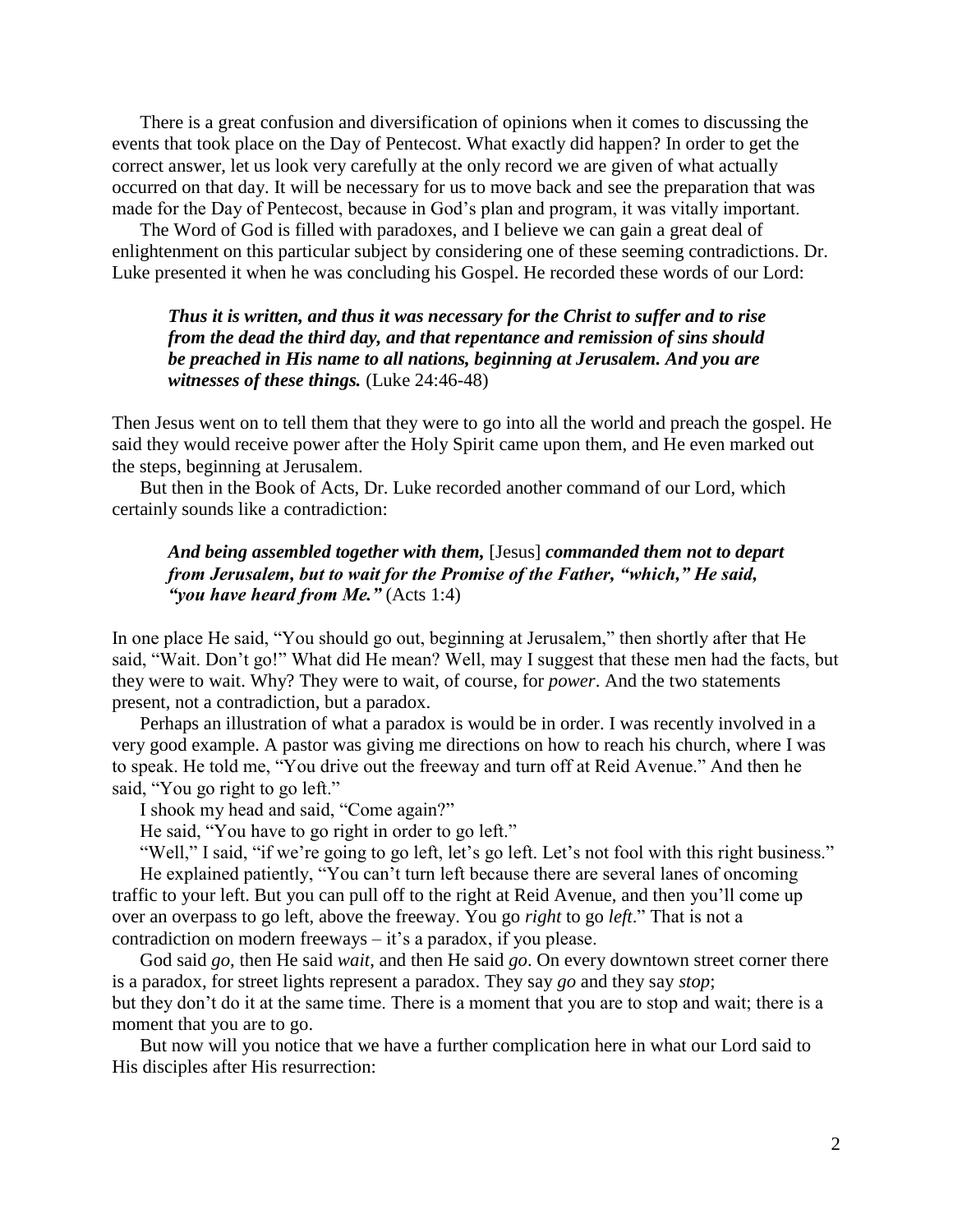*So Jesus said to them again, "Peace to you! As the Father has sent Me, I also send you." And when He had said this, He breathed on them, and said to them, "Receive the Holy Spirit."* (John 20:21, 22)

You recall that Jesus had once said to them, "If you then, being evil, know how to give good gifts to your children, how much more will your heavenly Father give the Holy Spirit to those who ask Him!" (Luke 11:13).

These men were taken aback! They had never heard of the Holy Spirit being given to sinners – so they had never asked for Him, as far as the record shows. But after His resurrection, in that interval between His resurrection and the Day of Pentecost, Jesus said, breathing upon them, "Receive the Holy Spirit." That was merely a temporary arrangement that was never to be repeated, just as many of the occurrences during that transition period will not bear repetition. These men, therefore, were born again before the Day of Pentecost.

But what *really* happened on the Day of Pentecost? I want to examine this subject from three different vantage points:

Wait for the Holy Spirit. Want the Holy Spirit. Witness in the power of the Holy Spirit.

#### **Wait for the Holy Spirit**

The events leading up to the Day of Pentecost were all-important, for Pentecost was the "Bethlehem" of the Holy Spirit. On the Day of Pentecost, the Holy Spirit became incarnate in a body of believers. Of those who were present that day and heard the message of the gospel for the first time, three thousand were converted. They were born again and became the tabernacle, the temple, for the Holy Spirit. Simultaneously and instantaneously, they were placed into the body of believers by the baptism of the Holy Spirit. Listen to our Lord:

# *For John truly baptized with water, but you shall be baptized with the Holy Spirit not many days from now.* (Acts 1:5)

The baptism of the Holy Spirit put them into the body of believers called the church. Paul said to the Corinthians,

# *For by one Spirit we were all baptized into one body* – *whether Jews or Greeks, whether slaves or free* – *and have all been made to drink into one Spirit.* (1 Corinthians 12:13)

It doesn"t make any difference who you are – if you trust Christ as your Savior, you are born again. The Holy Spirit identifies you, putting you into the body of believers, making you a member of the body of Christ, so that you are now identified with Christ. We will discuss that in more detail later, but the thing to note now is that on the Day of Pentecost, the church became the dwelling place for the Holy Spirit.

That is exactly what Paul wrote to the Ephesian believers: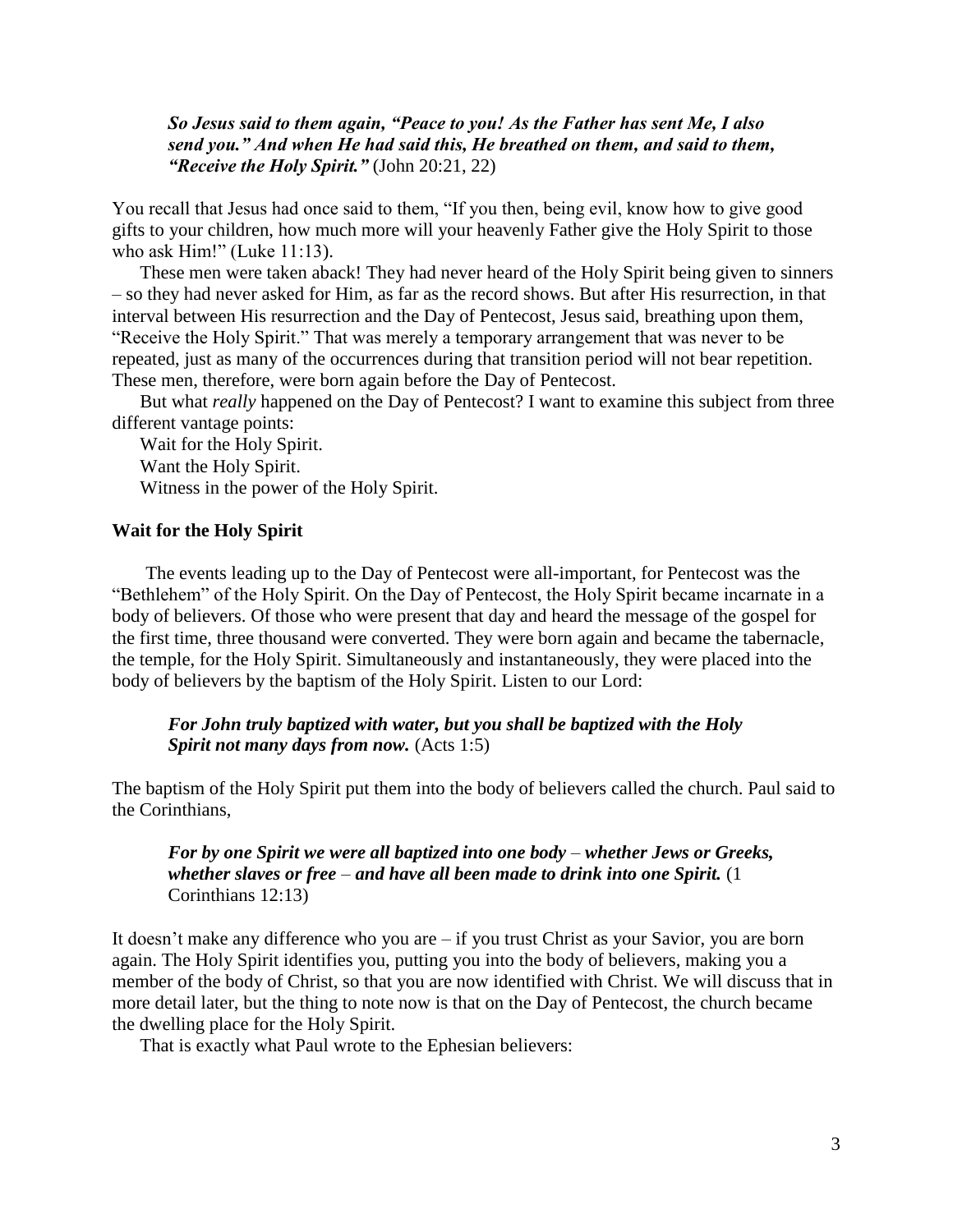## *In whom the whole building, being fitted together, grows into a holy temple in the Lord, in whom you also are being built together for a dwelling place of God in the Spirit.* (Ephesians 2:21, 22)

Today believers are the dwelling place of God through the Spirit.

Back in the Old Testament, God never did actually dwell in a temple. Solomon understood this. In his great dedicatory prayer, Solomon said,

# *But will God indeed dwell on the earth? Behold, heaven and the heaven of heavens cannot contain You. How much less this temple which I have built!* (1 Kings 8:27)

Every instructed Israelite understood this also. For the first time in the history of the world, on the Day of Pentecost, God moved into a temple – a temple made up of individual believers who trusted Christ. Isn"t that an amazing thing? They became the dwelling place of the Holy Spirit on the Day of Pentecost.

That work of the Holy Spirit on the Day of Pentecost was never repeated. It wasn"t repeated any more than the birth of Christ was repeated. Having been born once, He does not have to be born again into the world. And, similarly, when the Holy Spirit came on the Day of Pentecost to begin the formation of the body of believers and take up His residence in them, He began a work that has never been repeated. In that sense, Pentecost cannot be duplicated.

Our Lord, after the Resurrection, was here for forty days in a vitally important postresurrection ministry. That is the reason He breathed upon His disciples, so that these men might understand the truth He was giving them in that day. But there was a ten-day wait for the Holy Spirit between Christ"s ascension and the descension of the Holy Spirit at Pentecost. For ten days the disciples were here alone upon this earth. There was, therefore, a brief period of waiting. That historic waiting period was never to be repeated.

You and I today do not have to wait for the Holy Spirit. He came nearly two thousand years ago at the Day of Pentecost, and nobody has had to wait for Him from that day to this.

This business today of waiting for the Holy Spirit reveals that a lot of folk have their geography mixed up. Jesus said to His disciples, "Wait in Jerusalem" (see Acts 1:4). He did not say to wait on Azusa Street; He said to wait in Jerusalem. And if you understand this to be a commandment for you, you need to go to Jerusalem to wait for Him. But, of course, neither the geography nor the waiting is needed today. Pentecost cannot, nor will it, be repeated or reenacted.

You do not, therefore, need a tarrying service. A great many people today are waiting for some great and sensational moving of the Holy Spirit. There was a man in my congregation who for years sat in front, waiting for some great emotional experience. He was a man with a very tender heart and sentimental nature. He was always waiting for a transforming experience that never came, even to his dying day. I used to tell him, "You don"t have to depend on an experience. After all, an experience could be deceptive. You rest upon what God has said to you in His written Word."

There are all sorts of movements today called "revival." They are not revivals at all. A preacher up in northern California was telling me about visiting down here in southern California. He said he attended a certain church and later saw a delayed telecast of the service. On the television broadcast, the preacher made an announcement that the place was packed out.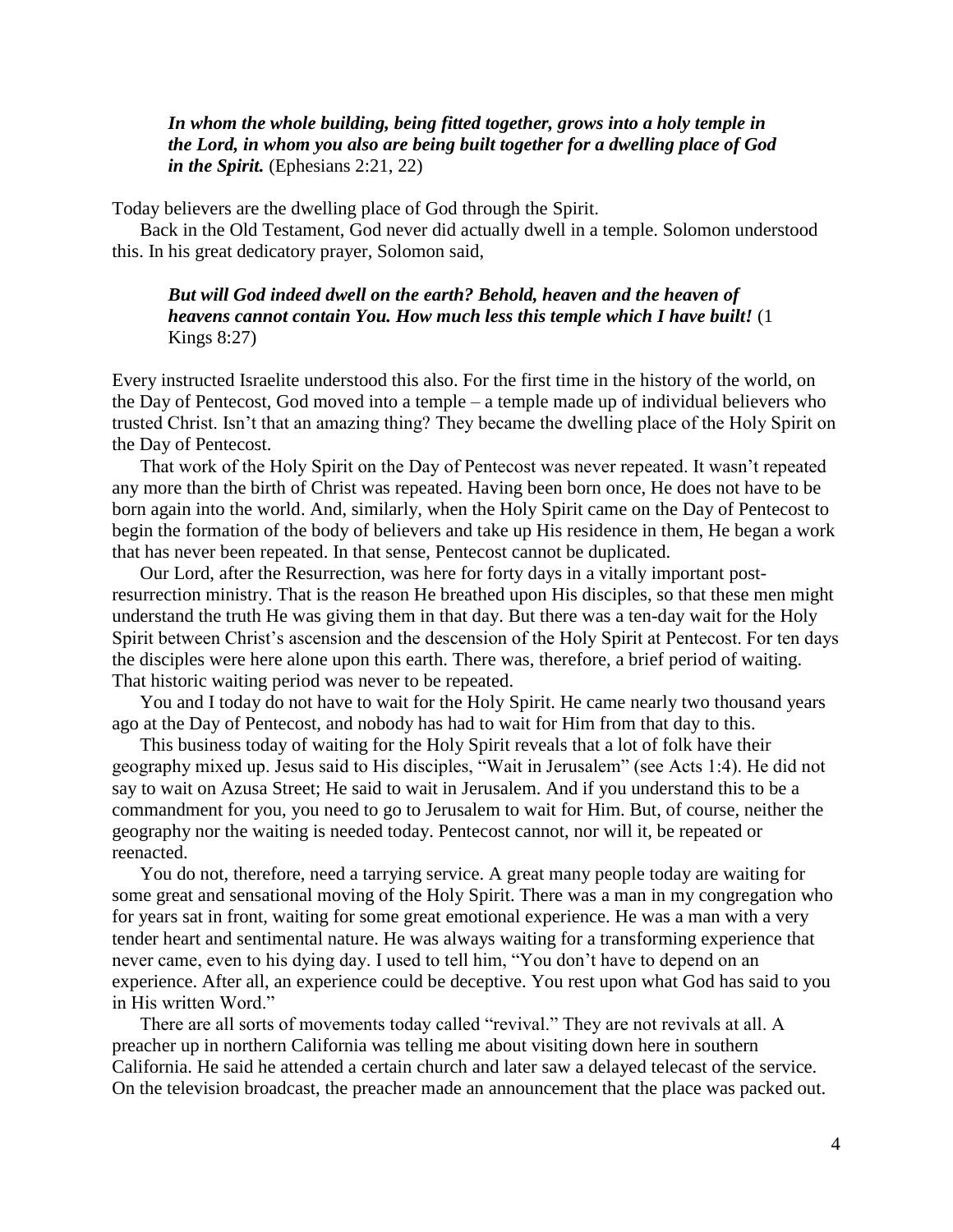This pastor told me, "Well, I was there and the place wasn"t half full. I thought that was deception, so I got on the telephone and I called the preacher and said, "Now I have just seen your television program and it was taped at the service I attended. You made the statement that the place was packed out. I was there – and it wasn"t. How do you explain that?" The man replied, "You poor, blind man! All of those seats you thought were empty were filled with angels."

Such foolishness is typical of the chicanery that is abroad today under the guise of revival. We are calling a great many things by their wrong names. There is no revival going on today in the church. There are a whole lot of pumped-up and trumped-up things *called* revivals, but there is no great moving of the Spirit of God in this land of ours. We hear of a real moving of the Spirit of God in a couple of other countries, but not in ours.

Now, my beloved, although the Day of Pentecost can never be repeated, there is a waiting period in our lives before God can use us. We need that interlude, that waiting period of preparation. Paul the apostle had that period. After his conversion, you remember, the Lord Jesus said, "He is a chosen vessel of Mine to bear My name before Gentiles, kings, and the children of Israel" (Acts 9:15). But before God was willing to send him out, He prepared that man for three years out yonder in the desert of Arabia (see Galatians 1:15-18). That is where God instructed him, and I think that is where the Lord taught him the lessons he later included in his Epistle to the Romans. There had to be that period of waiting, and you will find that during his entire ministry there were periods of waiting. In like manner, we need to wait for the Holy Spirit to direct and lead us.

Let me turn to one instance in the life of the apostle Paul. On his second missionary journey, we find him attempting to go into Bithynia, which in that day was well populated. Because they were having a population explosion in Bithynia, you would think that would be the place to go. But we read:

*Now when they had gone through Phrygia and the region of Galatia, they were forbidden by the Holy Spirit to preach the word in Asia. After they had come to Mysia, they tried to go into Bithynia, but the Spirit did not permit them.* (Acts 16:6, 7)

Paul made his first attempt to go into the province of Asia, where Ephesus was the capital. Actually there were quite a few cities in that region, and later on we learn of seven churches that came into existence (and there must have been twice that many); yet at this time he could not go there. So he tried Bithynia, but that door, too, was closed. The Holy Spirit left Paul only one direction to go, and that was west.

#### *So passing by Mysia, they came down to Troas.* (Acts 16:8)

Paul arrived at Troas, but he did not know where to go from there. So he waited upon God. Then we read this:

*And a vision appeared to Paul in the night. A man of Macedonia stood and pleaded with him, saying, "Come over to Macedonia and help us." Now after he had seen the vision, immediately we sought to go to Macedonia, concluding that the Lord had called us to preach the gospel to them.* (Acts 16:9, 10)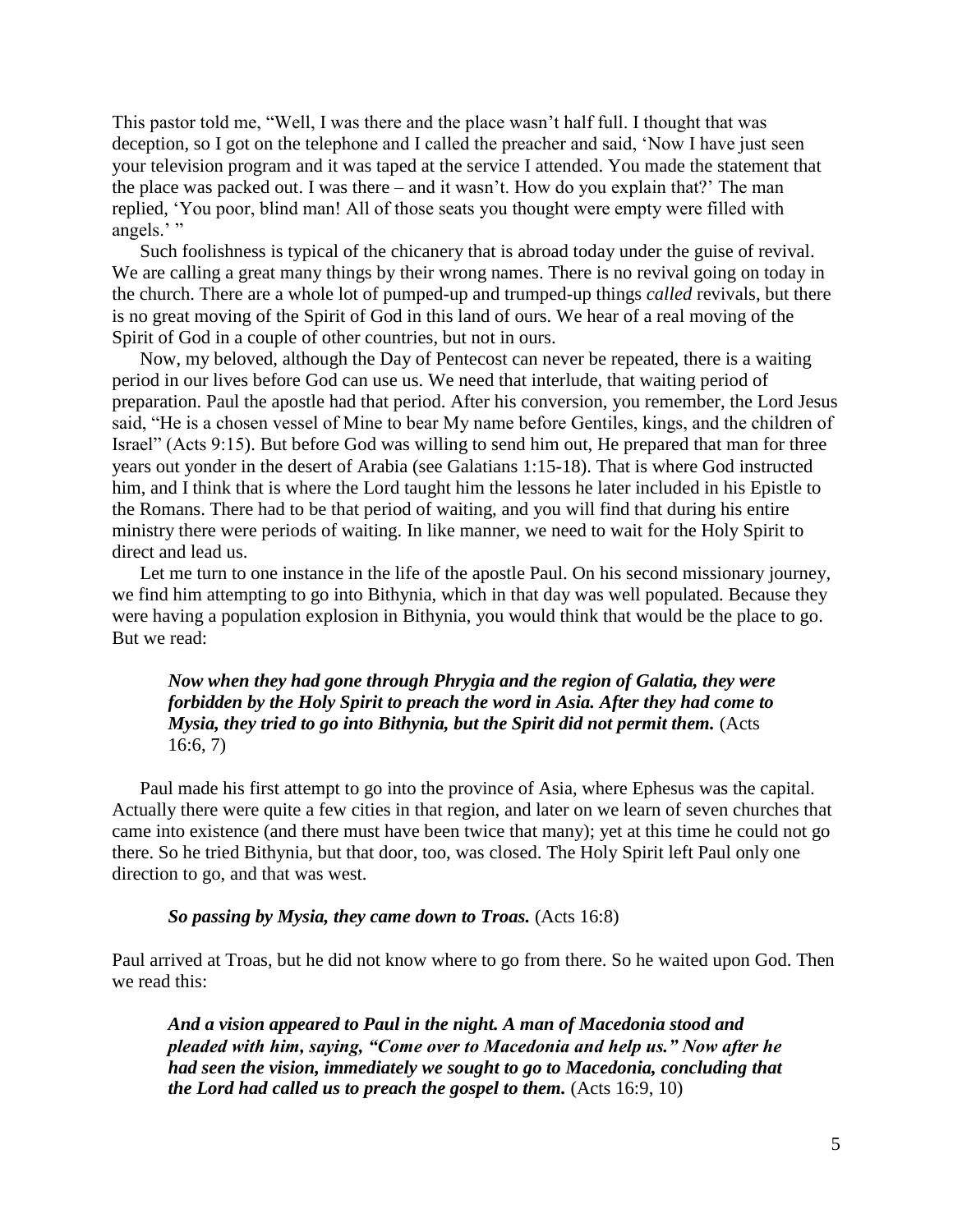Had you met Paul the apostle on the street in Troas that day and asked, "Paul, where are you going now?" he would have said, "I don"t know." I know a lot of young people in training who can tell you exactly where they"re going to be ten years in advance. I"ve heard them say in their testimonies, "God has called me to go to such-and-such a place." I don"t believe a word of it. Apparently, God had not yet called Paul to go specifically to Europe. When he first arrived at Troas, he didn"t know where he was to go next.

But had you met him on the street the following day, the puzzled look would have been gone. He would have explained, "I had a vision last night of a man of Macedonia who said, "Come over and help us." I interpret that to mean that God has called us to go to Europe." So off he went to Europe. That waiting period – waiting on the Holy Spirit for guidance – had ended.

We today are so busy attempting to do Christian work that we forget to wait on the Lord to make sure we are doing the thing *He* has called us to do. In these days of high technology and tension, we need periods of waiting before God. We even find it difficult to wait at the street corner when the light is red. We can"t even wait for the light to change today, and yet God uses the stop-and-go method in our lives.

## *But those who wait on the LORD shall renew their strength; they shall mount up with wings like eagles, they shall run and not be weary, they shall walk and not faint.* (Isaiah 40:31)

There is that period in our lives when we need to wait before God for strength.

#### **Want the Holy Spirit**

The company in that upstairs room *wanted* the Holy Spirit.

*And when they had entered, they went up into the upper room where they were staying: Peter, James, John, and Andrew; Philip and Thomas; Bartholomew and Matthew; James the son of Alphaeus and Simon the Zealot; and Judas the son of James. These all continued with one accord in prayer and supplication, with the women and Mary the mother of Jesus, and with His brothers.* (Acts 1:13, 14)

Here was this company of people who were following Jesus' instructions. How much they knew about what was going to happen on the Day of Pentecost is a matter of speculation. It is obvious that there was an air of anticipation, because our Lord, just before He ascended, had said,

# *But you shall receive power when the Holy Spirit has come upon you; and you shall be witnesses to Me in Jerusalem, and in all Judea and Samaria, and to the end of the earth.* (Acts 1:8)

They needed power to go against the pagan society of that massive Roman Empire upon which they would make such a tremendous impact, and they recognized their lack. There they were, so few in number, a small minority against the mob. They had no finances; they did not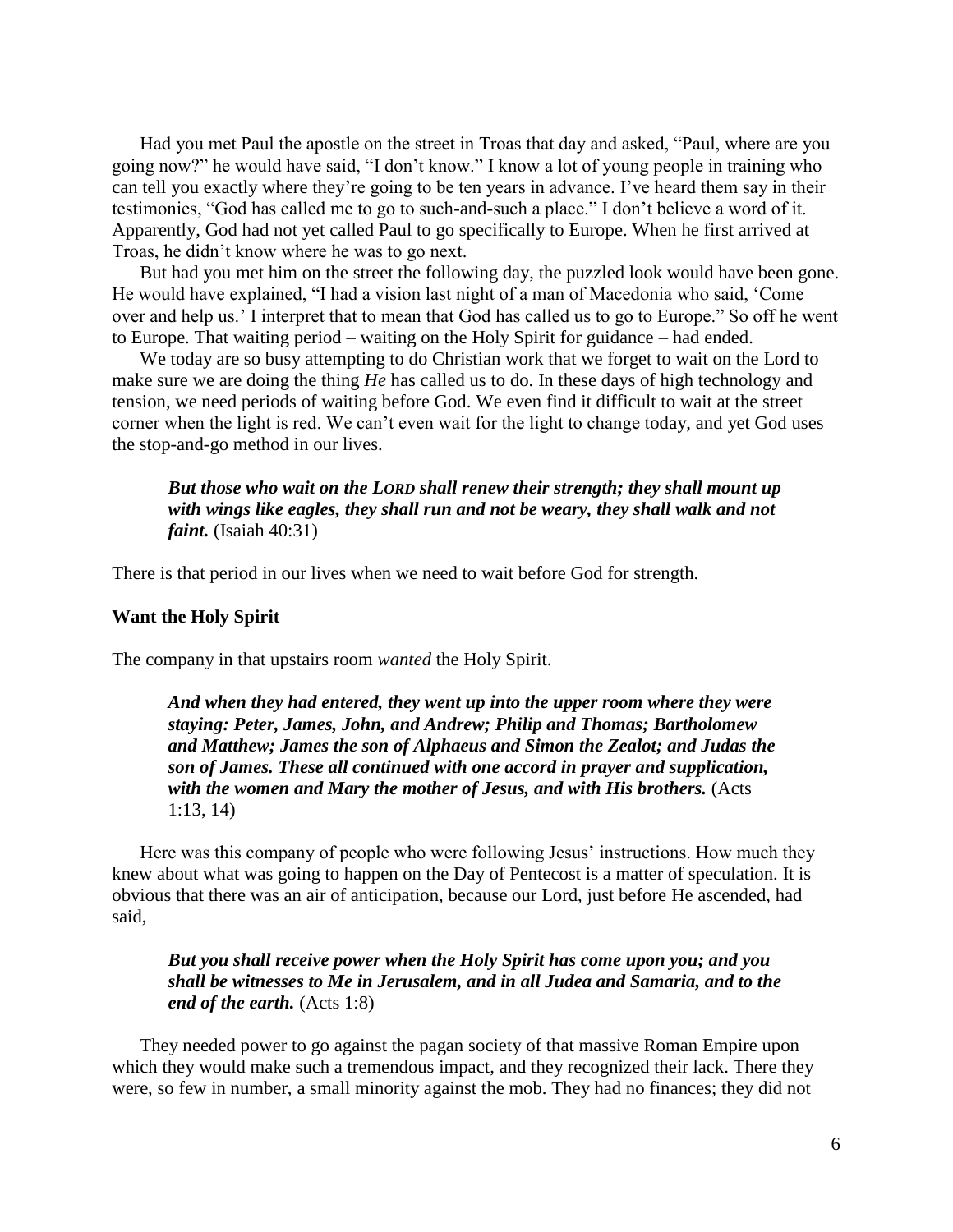have any capital at all – and no church was sending them out. They did not have any buildings in those days (the church got along nicely without buildings for probably the first hundred years of its existence), and the church had no influence. These men were completely without prestige.

They were without all these things and, most of all, they were without Him. The Lord Jesus was gone. He had left them, and for ten days these men were alone – after three years of keeping company with Him. They had learned how to rest upon Him. They knew how dependent they were upon Him. And then there were those ten days of agonizing and waiting.

Jesus had said to them in the great Upper Room Discourse, "I will not leave you orphans; I will come to you" (John 14:18). These folk, gathered yonder in that upper room, were waiting. Christ had promised to send the Holy Spirit, and they believed Him. They had high hopes and great expectations.

That period between the Ascension and Pentecost (those ten days when Christ was gone and the Holy Spirit had not come) was never to be repeated in the history of this world. They had all the facts – they had been trained by Him for three years. Yet they had been warned, "Don"t you dare venture out to witness to anybody." Why not get busy and take the gospel out? But He had said, "Wait." They wanted the Holy Spirit, and they were waiting.

Now, my beloved, there is a real sense in which every believer goes through a period of waiting and wanting. And during that period there is the setting of the sails for life. Decisions are made, habits are formed, directions are taken. I find that all the people God has used mightily have had in their lives that period of waiting and wanting. And may I say this to you, on the authority of the Word of God: every longing soul who is God"s child and truly desires the will of God will be enabled to do His will. God will meet any eager and sincere soul who has this desire. When you say that He won't, you make God a liar. He says He will, and He will.

What we really want most of the time is our own way, and we want God to put His rubber stamp of approval on it. But He is not in the business of rubber-stamping anything. In fact, one thing God does not have is a rubber stamp. His will must be top priority for the believer.

Do you know why God stopped Saul of Tarsus on the Damascus road – why He arrested this one who hated Him, who persecuted Him, and who was the greatest enemy the church has ever had? Paul said that when the Lord appeared to him, He told him he would be sent to the Gentiles "to open their eyes, in order to turn them from darkness to light, and from the power of Satan to God, that they may receive forgiveness of sins and an inheritance among those who are sanctified by faith in Me" (Acts 26:18). How did Paul respond? He said:

#### *I was not disobedient to the heavenly vision.* (Acts 26:19)

Any man who will be obedient, will find out God"s will for his life; God says he will. Our trouble is that we have our own plans made. We have already bought our own ticket, and we are asking God to approve it. He will never do that. We must *want* the Holy Spirit in our lives.

#### **Witness in the Power of the Holy Spirit**

Now we come to the Day of Pentecost. What really happened?

## *When the Day of Pentecost had fully come, they were all with one accord in one place.* (Acts 2:1)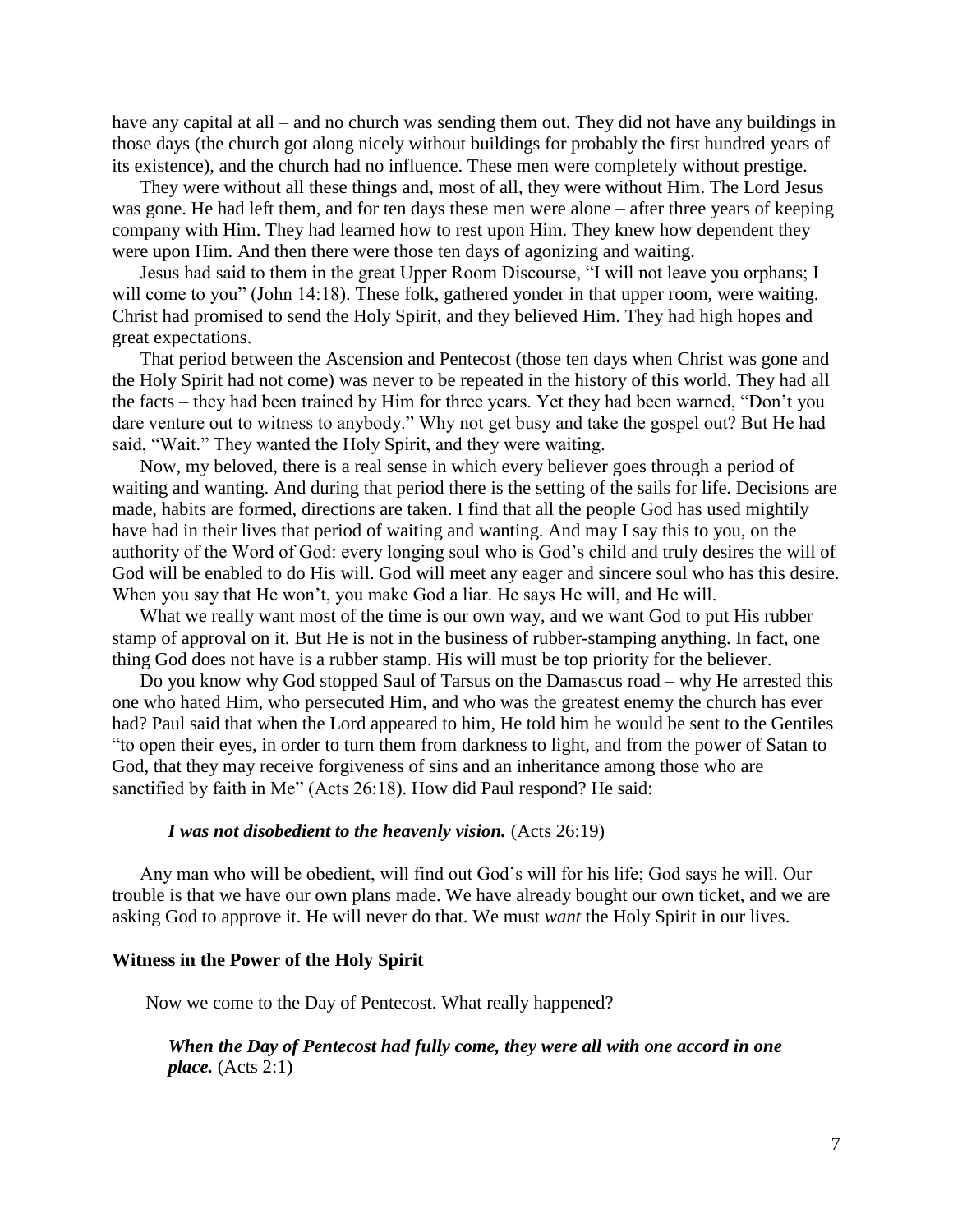Where was that place? Well, two places have been suggested. One is the upstairs room. Some assume that because they had met there for prayer, they were there again at this time. I personally do not think so. Then where were they? They were in a public place. To what public place would these men go? To the temple. And those at the temple witnessed something that had not been seen since the days of Solomon – the coming of the shekinah glory, not to the Holy of Holies, but into the hearts of frail, feeble men. That was Pentecost.

## *And suddenly there came a sound from heaven, as of a rushing mighty wind, and it filled the whole house where they were sitting.* (Acts 2:2)

It was not a wind; it was *like* a wind. It was an appeal to the ear-gate.

# *Then there appeared to them divided tongues, as of fire, and one sat upon each of them.* (Acts 2:3)

It was not the baptism of fire that so many say took place at Pentecost. The baptism of fire is judgment, which is yet to come – we read of that in the Book of Revelation. When the wrath of God is revealed, fire will come from heaven. That, my friend, is the baptism of fire. And if men will not have the baptism of the Holy Spirit, they must have the other. What came at Pentecost was not fire; but it was *as of* fire. It appealed to the eye-gate, you see.

Now will you notice the most remarkable thing of all:

## *And they were all filled with the Holy Spirit and began to speak with other tongues, as the Spirit gave them utterance.* (Acts 2:4)

Were they baptized with the Holy Spirit? Notice – *it does not say so*. It says they were *filled* with the Holy Spirit. This is probably the most important thing one can say today when there is so much wild theology on the doctrine of the Person and work of the Holy Spirit.

Now somebody will ask, "But don"t you think they were baptized?" I know they were; but, you see, the only thing that is recorded is the *experience* they had, and nobody experiences the baptism of the Holy Spirit. It happens, but it was not and is not an experience. He had baptized them, for you cannot be filled with the Holy Spirit until you have been baptized with the Holy Spirit. But the only experience they had on the Day of Pentecost was the filling with the Holy Spirit. Then they began to speak.

Nowhere will you find a commandment for any believer to be baptized with the Holy Spirit. The minute you trust Christ you *are* baptized, you are identified with Christ and put into the body of believers. You are not asked to do anything about it. You do not even have to know it. But, my beloved, you and I are given this command:

## *Do not be drunk with wine, in which is dissipation; but be filled with the Spirit.* (Ephesians 5:18)

This is something that was repeated for these men again and again after the Day of Pentecost, because they needed constant filling.

These apostles of Christ were then filled with the Holy Spirit. Peter could stand up and preach in the power of the Spirit. They began to move out with the gospel, and the church started